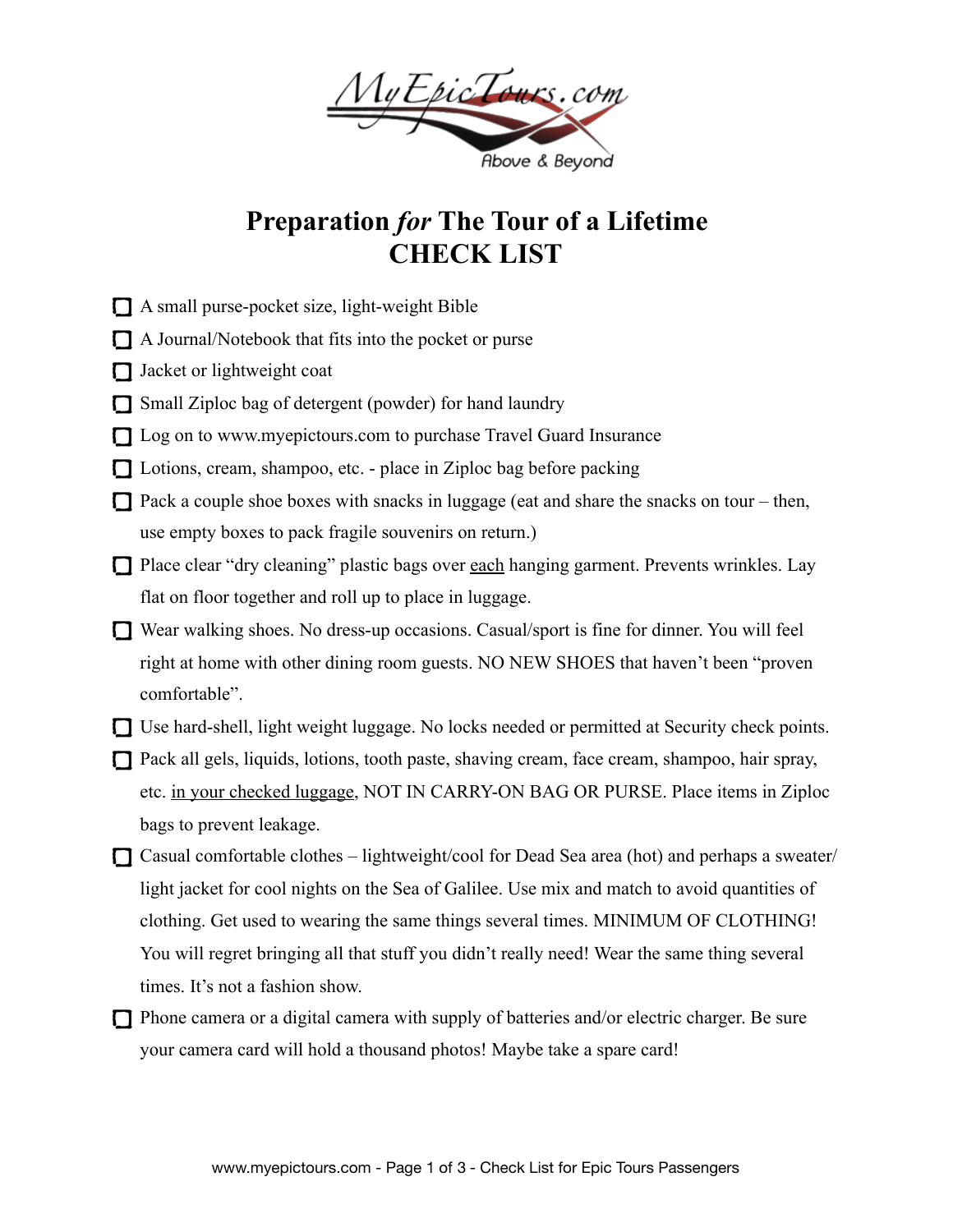- $\Box$  Take \$100 in \$1 bills for those "One dalla moments" like a bottle of water or a pack of postcards.
- Wash cloths/face cloths are not provided in most hotels. Take cheap throwaways. A ten-pack from the Dollar store will do.
- DO NOT TAKE LARGE AMOUNTS OF CASH. Use Debit or Credit Cards. A few \$20s is good along with 50 \$1 bills. There will be no need to exchange your money. US\$ are welcome. Cash cards from AAA or American Express work well but the merchants love cash.
- A supply of Imodium, Advil/Tylenol, small tube of Polysporin or Cortisone cream and bandaids. If you don't need them, some else may need them.
- Carry on bag ! Do not over pack it. Leave lots of empty space for your souvenirs. Be sure it will fit in the overhead bin of the airplane. A spinner with 4 wheels is the easiest to manage. Be sure the bag is light weight before you pack it! And, be sure it has wheels for the long walks in the concourses at the airports.
- Two personal items may be carried on the plane. For ladies, a purse and the carry-on luggage. For men, a carry-on piece and a personal piece like a computer case or backpack.
- Strong luggage tags with your name and address attached to the main handle of your luggage and carry-on. We will provide color coded markers in order to quickly identify our luggage on conveyor belts in the airports.
- Waist purse ! An absolute necessity! Men must not carry money and passport in pockets. All persons should wear a waist purse that fits neatly in front, right over your belly button – and under your shirt/blouse/sweater. Pick-pockets will be challenged to find your valuables  $\&$ money if you follow this advice.
- $\Box$  If you like a cup of tea or coffee first thing in the morning, take tea bags, Splenda, a plastic spoon and mug, and for the coffee drinkers, buy the "coffee bags" (they are just like tea bags, except they have ground coffee in them. Take a small container of Coffee Mate or the individual packets.
- Electric gadget to place into mug and heat water. Can be bought at travel  $\&$  luggage stores. It is a simple cord with an element on the end that you place into the cup of water and –wa la- it heats it up!
- PAY ATTENTION HERE! There is a difference between an electric converter and an adapter. A CONVERTER CONVERTS THE 220 TO 110. The ADAPTER simply adapts the plug to